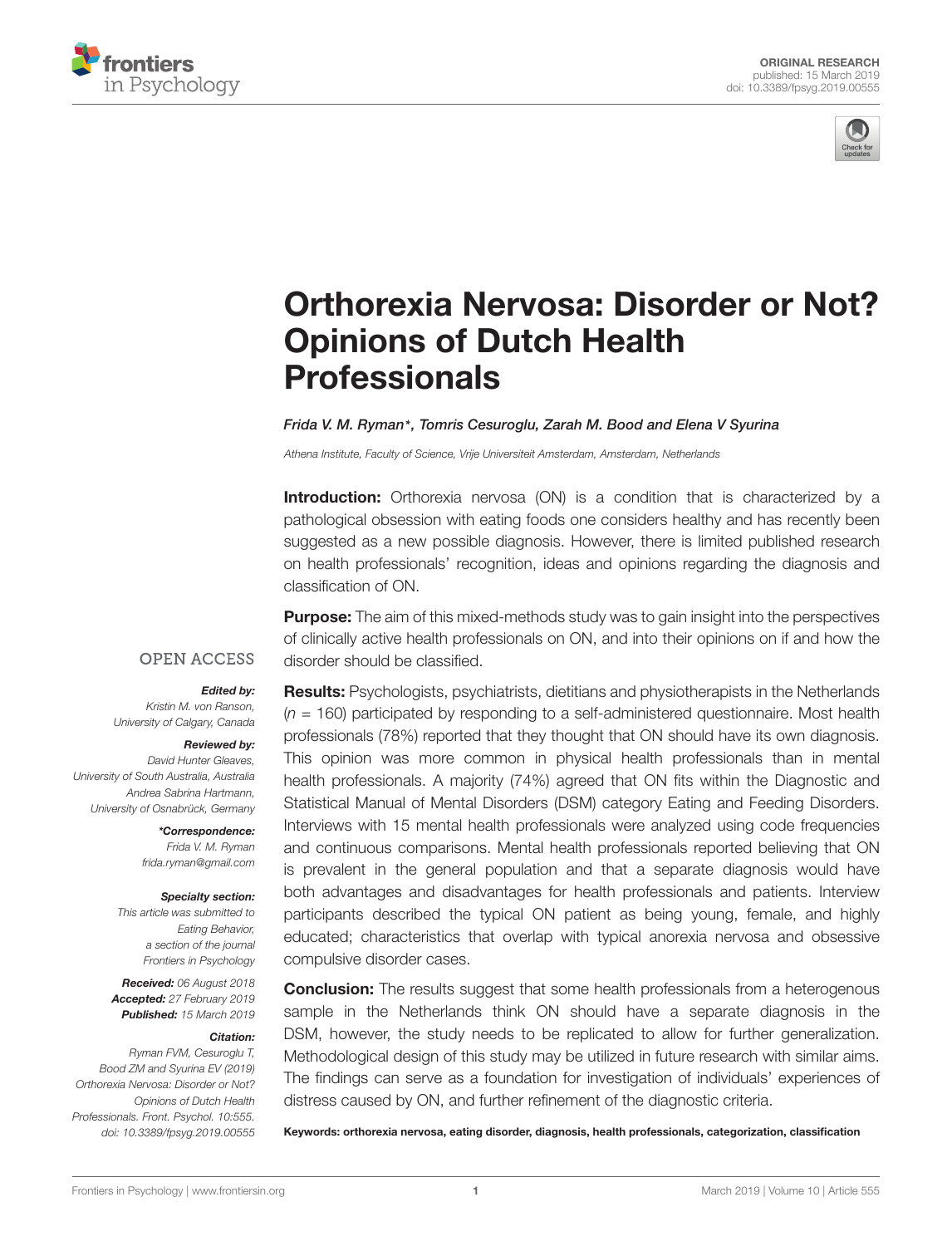# **INTRODUCTION**

Eating disorders are serious and potentially fatal health problems that constitute a considerable burden of mental health problems [\(American Psychiatric Association,](#page-8-0) [2013;](#page-8-0) [Institute for Health](#page-8-1) [Metrics and Evaluation \[IHME\],](#page-8-1) [2015\)](#page-8-1). However, disordered eating patterns are continuously changing as societal influences and pressures evolve. One of the latest eating patterns that have entered the discussion regarding eating disorders is orthorexia nervosa (ON). First mentioned in 1997 in a yoga journal by [Bratman](#page-8-2) [\(1997\)](#page-8-2), [Dunn et al.](#page-8-3) [\(2017\)](#page-8-3), orthorexia literally means proper or correct appetite and is characterized by a pathological obsession with eating foods one considers healthy.

Despite an increasing number of studies about ON, the body of scientific evidence is still highly fragmented. At present, ON does not have its own classification in the Diagnostic and Statistical Manual of Mental Disorders (DSM)- 5, which is partially due to an ongoing discussion about how to properly classify ON [\(Vandereycken,](#page-8-4) [2011\)](#page-8-4). According to some sources, ON shares features with other conditions, such as obsessive compulsive disorder (OCD) and anorexia nervosa (AN) [\(Koven and Abry,](#page-8-5) [2015\)](#page-8-5). Other research suggests that ON may be best diagnosed as avoidant/restrictive foodintake disorder (ARFID); an eating or feeding disturbance (e.g., apparent lack of interest in eating or food, avoidance based on the sensory characteristics of food, concern about aversive consequences of eating), resulting in persistent failure to meet appropriate nutritional and/or energy needs [\(Kreipe](#page-8-6) [and Palomaki,](#page-8-6) [2012;](#page-8-6) [Dunn and Bratman,](#page-8-7) [2016\)](#page-8-7). However, limited scientific research on ON means these classifications are based solely on the opinions and perceptions of the authors of these articles.

The controversy regarding the underlying pathology of the disorder and the lack of research on the subject have resulted in an absence of validated diagnostic criteria. [Dunn and Bratman](#page-8-7) [\(2016\)](#page-8-7) have proposed the following diagnostic criteria: A. an obsessive focus on "healthy" eating and emotional distress related to food choices that are perceived as unhealthy (evidenced by a number of further specified points) and B. clinical impairment due to the behavior and pre-occupation (evidenced by a number of further specified points). These criteria and the ORTO-15 are the most well-known instruments for diagnosing ON [\(Donini](#page-8-8) [et al.,](#page-8-8) [2004;](#page-8-8) [Dunn and Bratman,](#page-8-7) [2016\)](#page-8-7).

While attempts to determine the prevalence of ON have been made, the lack of consensus on diagnostic criteria for the condition means there is not yet a reliable estimate available. The available estimates of prevalence of ON range from less than 1 to 88.7%, with studies conducted in different population groups [\(Bosi et al.,](#page-8-9) [2007;](#page-8-9) [Fidan et al.,](#page-8-10) [2010;](#page-8-10) [Valera et al.,](#page-8-11) [2014;](#page-8-11) [Segura-](#page-8-12)[Garcia et al.,](#page-8-12) [2015;](#page-8-12) [Dunn and Bratman,](#page-8-7) [2016\)](#page-8-7). This range is obviously extremely wide, and no study has yet been conducted which has provided a reliable estimate.

Additionally the knowledge on practicing health professionals' opinions regarding ON is lacking. This mixed methods study was conducted in the Netherlands (Spring-Summer 2018) in an attempt to fill this knowledge gap and move one step closer to understanding the phenomenon of ON. To the best of our

knowledge, this study is the first to focus on the opinions and ideas of health professionals with regards to Orthorexia Nervosa.

The objective of the study was to assess the level of recognition of ON as a distinct disorder amongst health providers in the Netherlands and to uncover their opinions on the pathology, classification, and diagnostic criteria for the condition. Given that different health professionals have different experience and knowledge, their opinions and ideas on a specific topic may vary. For this reason, a distinction has been made between mental health professionals (MHP) (including psychiatrists and psychologists) and physical health professionals (PHP) (dietitians and physiotherapists).

# MATERIALS AND METHODS

A mixed-methods design with concurrent triangulation was adopted, unifying the results from a self-administered online questionnaire and semi-structured interviews. This design was believed to provide the most insight on different health professionals' opinions, as well as a deeper understanding of these in a smaller group of MHPs.

### Procedure

#### **Questionnaire**

We designed our questionnaire in order to collect initial data on the opinions of health professionals about ON in the Netherlands.

As no validated measures were available for the data collection required for this opinion study and no similar studies had been previously conducted, the co-authors created a questionnaire based on a framework that visualizes factors possibly influencing a health professional's opinions regarding ON (**[Appendix A](#page-8-13)**). The questionnaire was designed and first written in English by FR, ZB, and ES, as this was the language used within the research group (due to the multi-national nature of the group), and then translated to Dutch by ZB. Following the initial design, the relevance and formulation of the questions were discussed with a Dutch psychologist. Qualtrics Survey Software was used, and the questionnaire was launched in March 2017.

The questionnaire was digitally distributed among psychologists, psychiatrists, dietitians and physiotherapists (total N on the list: 1165). Inclusion criteria for participating in the survey were being in possession of a higher professional education or university degree (or equivalent) and being clinically active in the Netherlands.

The providers were then contacted via email and through social media and were presented with an anonymous link to the questionnaire. They were also asked to forward the questionnaire link to their colleagues.

#### **Questionnaire lay-out**

The questionnaire consisted of three sections: recognition, diagnosis and classification of ON; potential influence of modern Western culture on ON; and demographic characteristics of the respondents. Questions within the section on recognition, diagnosis and classification of ON included items such as whether participants recognized the described pattern of symptoms, what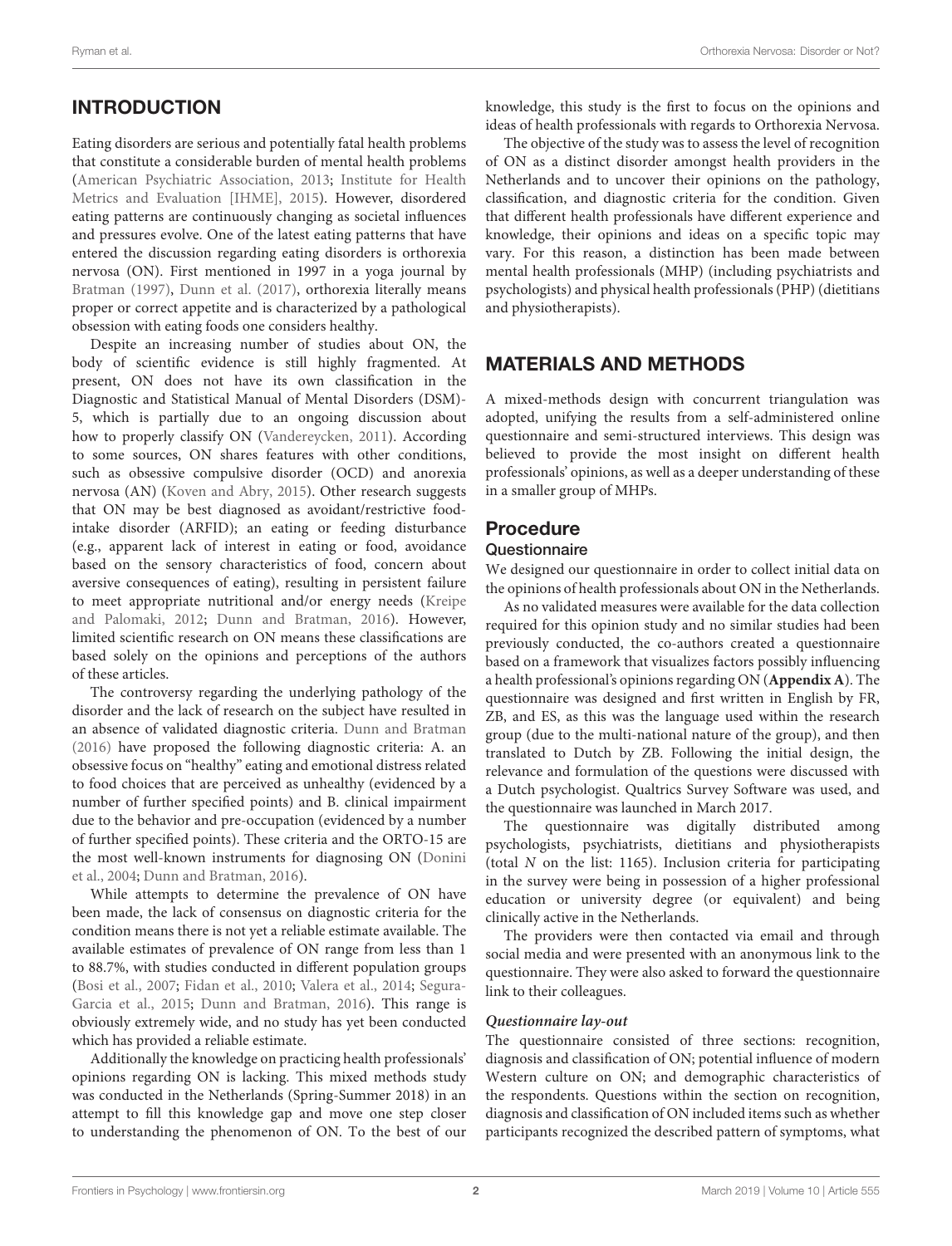their subjective estimation of the prevalence of the disorder was, whether they found current diagnostic criteria sufficient and opinions about ON classification. Results regarding the potential influence of the modern Western culture can be found in another article published in this journal [\(Syurina et al.,](#page-8-14) [2018\)](#page-8-14) and will not be discussed in this paper. The questionnaire can be found in **[Appendix B](#page-8-13)**.

#### Interviews

Semi-structured interviews were conducted to triangulate and enrich the quantitative data. An interview guide (**[Appendix C](#page-8-13)**) was created and piloted in English. The process consisted of three separate interviews. All interviewers were present during these interviews and the interview guide was discussed and refined after each interview. The interview guide was translated to Dutch for interviews with Dutch speaking participants.

Clinically active psychologists and psychiatrists in the Netherlands were eligible to participate in the interviews if they had handled at least one eating disorder case in the last year. The list of health professionals used for recruitment of questionnaire participants was also used for recruitment of interview participants. Due to privacy protection we could not check for any overlap, i.e., whether interview participants were also the ones filling in the questionnaire. The recruitment occurred via email and telephone calls.

The participants signed an informed consent prior to the interviews. The interviews were then recorded and transcribed verbatim.

#### **Interview structure**

The interviews were semi-structured in nature and consisted of four parts: opinions on diagnosis and categorization, a hypothetical case based on current proposed criteria for ON, potential link to the modern Western culture and demographic information. The potential link to the modern Western culture has been discussed elsewhere [\(Syurina et al.,](#page-8-14) [2018\)](#page-8-14).

When discussing the hypothetical case, participants were presented with an infographic containing a figure surrounded by text boxes with symptoms of ON (**[Appendix D](#page-8-13)**). Participants were asked to describe what kind of individual they envisioned when looking at this and how they would diagnose this patient.

# **Participants**

#### **Questionnaire**

A sample size calculation revealed that a total number of 88 participants was required to yield a power of 0.8 at alpha-level 0.05 with a Pearson's  $r$  of 0.3 for the main outcome (a twogroup comparison on a dichotomous variable). A total number of 160 participants (13.7% of the contacted clinicians) was reached. Eleven of these fell in the profession category "other," where they defined themselves as e.g., associate professors, nutritionists, and psychotherapists. Two participants did not report their profession. 41 psychologists, 3 psychiatrists, 71 dietitians, and 34 physiotherapists were included in the study. They were primarily female with 44 MHP and 104 PHP participating (see **[Table 1](#page-2-0)**).

<span id="page-2-0"></span>TABLE 1 | Questionnaire participant characteristics.

| Variable                                                                 | N              | %     |
|--------------------------------------------------------------------------|----------------|-------|
| Sex                                                                      |                |       |
| Male                                                                     | 20             | 12.5  |
| Female                                                                   | 138            | 86.3  |
| Not listed                                                               | 1              | 0.6   |
| Age                                                                      |                |       |
| 25 and younger                                                           | 10             | 6.3   |
| 26 to 35                                                                 | 43             | 26.9  |
| 36 to 45                                                                 | 28             | 17.5  |
| 46 to 55                                                                 | 39             | 24.4  |
| 56 to 65                                                                 | 33             | 20.6  |
| 66 and older                                                             | $\overline{2}$ | 1.3   |
| <b>Highest level of education</b>                                        |                |       |
| <b>Higher Professional Education</b>                                     | 75             | 46.9  |
| Bachelor                                                                 | 10             | 6.3   |
| Master                                                                   | 61             | 38.1  |
| Other <sup>a</sup>                                                       | 12             | 7.5   |
| <b>Profession</b>                                                        |                |       |
| Psychologist                                                             | 41             | 25.6  |
| Psychiatrist                                                             | 3              | 1.9   |
| Dietitian                                                                | 71             | 44.4  |
| Physiotherapist                                                          | 34             | 21.3  |
| Other <sup>b</sup>                                                       | 9              | 5.6   |
| Years of experience                                                      |                |       |
| $0$ to $7$                                                               | 56             | 35    |
| 8 to 15                                                                  | 30             | 18.8  |
| 16 to 23                                                                 | 21             | 13.1  |
| 24 to 31                                                                 | 25             | 15.6  |
| 32 to 39                                                                 | 21             | 13.1  |
| 40 or more                                                               | 1              | 0.6   |
| Encountered patient(s) with<br>suspected or confirmed eating<br>disorder |                |       |
| Yes                                                                      | 138            | 86.3  |
| No                                                                       | 20             | 12.5  |
| Encountered patient(s) who fulfill<br><b>ON criteria</b>                 |                |       |
| Yes, within the last year                                                | 76             | 47.5  |
| Yes, more than one year ago                                              | 25             | 15.6  |
| No                                                                       | 59             | 36.9  |
| Total N                                                                  | 160            | 100.0 |

<sup>a</sup> Includes e.g., pre-master, Ph.D, and higher professional education master. **b** Includes e.g., associate professors, nutritionists, and psychotherapists.

#### Interviews

Fifteen individuals participated in the interviews: thirteen psychologists and two psychiatrists. Four participants were expatriates (origins were Norway, Romania, Turkey, and Greece), with the remaining eleven being native Dutch. The sample consisted of fourteen women and one man. Eleven had undertaken a master's program, ten of whom had already or were in the process of further specializing. Work experience ranged from 3 to 32 years. Twelve of the individuals regularly met patients with eating disorders, while three participants only rarely encountered this patient group (see **[Table 2](#page-3-0)**).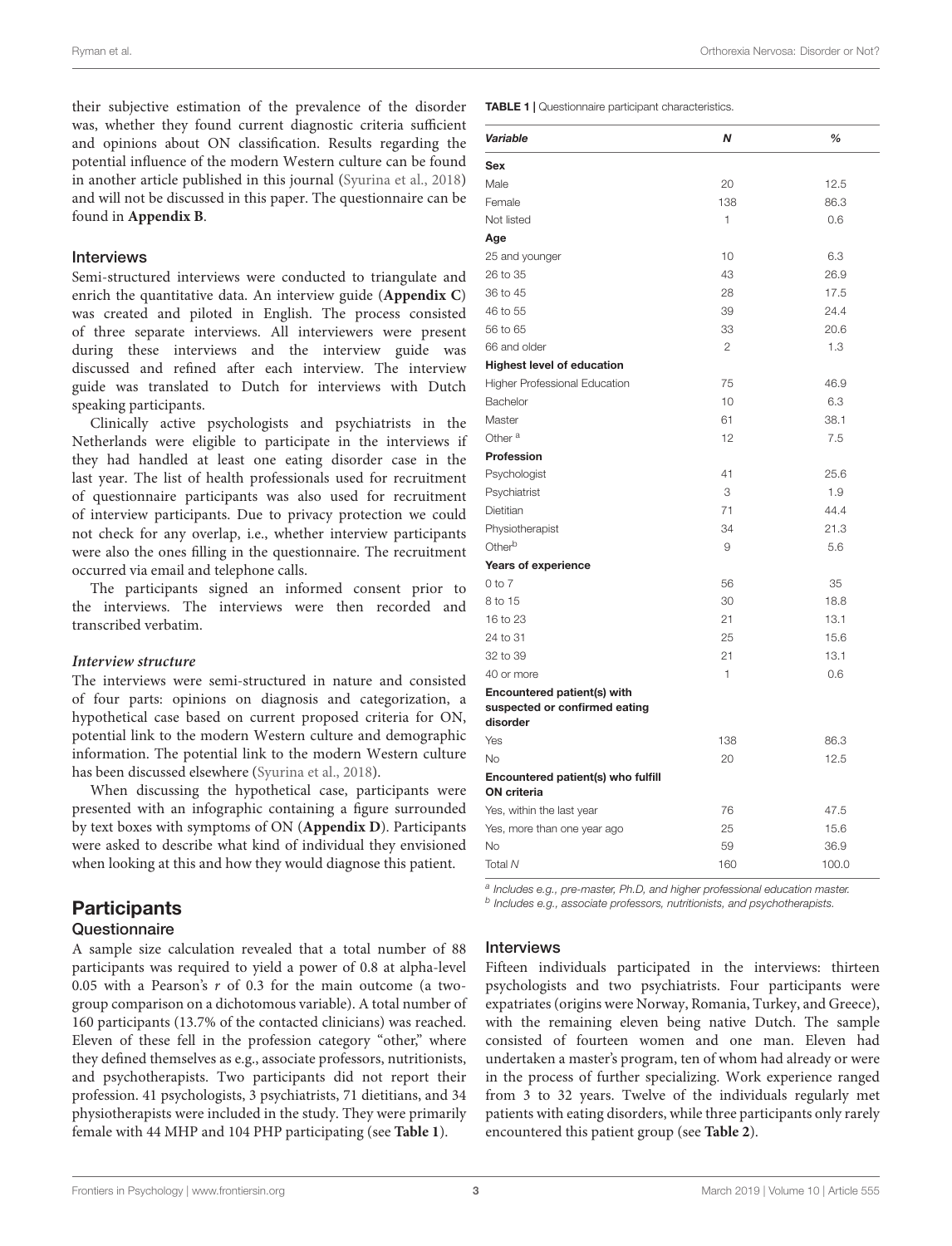<span id="page-3-0"></span>TABLE 2 | Interview participant characteristics.

| <b>Variables</b>                                              | N              | %     |
|---------------------------------------------------------------|----------------|-------|
| Sex                                                           |                |       |
| Male                                                          | 1              | 6.7   |
| Female                                                        | 14             | 90.3  |
| Age                                                           |                |       |
| 25 and younger                                                | 0              | 0.0   |
| 26 to 35                                                      | $\overline{2}$ | 13.3  |
| 36 to 45                                                      | 5              | 33.3  |
| 46 to 55                                                      | 4              | 26.7  |
| 56 to 65                                                      | $\overline{4}$ | 26.7  |
| 66 and older                                                  | $\mathbf 0$    | 0.0   |
| <b>Profession</b>                                             |                |       |
| Psychologist                                                  | 13             | 86.7  |
| Psychiatrist                                                  | $\overline{2}$ | 13.3  |
| Origin                                                        |                |       |
| Dutch                                                         | 11             | 73.3  |
| Non-Dutch                                                     | 4              | 26.7  |
| <b>Education level above</b>                                  |                |       |
| bachelor                                                      |                |       |
| Master                                                        | 11             | 73.3  |
| Doctoral                                                      | 6              | 40.0  |
| Specialization                                                | 10             | 66.7  |
| <b>Study place</b>                                            |                |       |
| The Netherlands                                               | 9              | 60.0  |
| Other                                                         | 3              | 20.0  |
| Years of experience                                           |                |       |
| $0$ to $7$                                                    | 2              | 13.3  |
| 8 to 15                                                       | $\overline{7}$ | 46.7  |
| 16 to 23                                                      | 3              | 20.0  |
| 24 to 31                                                      | $\overline{2}$ | 13.3  |
| 32 to 39                                                      | 1              | 6.7   |
| 40 or more                                                    | $\Omega$       | 0.0   |
| Regular contact with<br>patient(s) with an eating<br>disorder | 12             | 80.0  |
| Total N                                                       | 15             | 100.0 |
|                                                               |                |       |

# Data Analysis

#### **Questionnaire**

Statistical analysis was carried out in IBM SPSS Statistics Version 24. Binomial tests were conducted to test whether a significant proportion of the entire sample thought that ON should have its own diagnosis or whether they thought that exercise related symptoms should be part of the diagnostic criteria. The null-hypothesis in these tests was that the yes/nogroups would be of the same size. Between-group differences were analyzed using Chi-squared tests, with Fisher's exact test being applied where less than 80% of the expected frequencies exceeded 5. The professional category "other" was excluded in the comparative analyses. All tests were two-tailed, and significance level was set at an alpha of 0.05. To calculate the achieved power, a post hoc power analysis was performed, set at alpha-level 0.05 and with a Pearson's r of 0.3.

A post hoc power analysis revealed that a power of 1.0 was achieved for the main outcomes (Binomial tests, single sample) and 0.97 for the two-group comparisons (MHP and PHP). In the four-group comparisons (for separate professions) a power of 0.65 (for the question of what currently existing diagnosis ON would fit within) and 0.76 (for the question of what category ON falls within) was achieved.

#### Interviews

Qualitative analysis was carried out in ATLAS.ti 7. Thematic analysis with open and closed coding was applied. A code book (**[Appendix E](#page-8-13)**) was created by FR and was based on the research question as well as emerging codes within interviews. Common themes were found and codes were continuously revisited and distributed throughout the analysis. FR coded all English transcripts and a native Dutch speaker aided in the coding of the Dutch interviews in order to ensure understanding and correct coding. Analysis was then carried out by FR by looking at frequencies of codes with continuous comparison with participant characteristics, looking for patterns between, for example, type of profession and responses.

### Ethics Statement

According to Dutch legislation, no ethical approval was required for this study [\(Wet medisch-wetenschappelijk onderzoek met](#page-8-15) [mensen,](#page-8-15) [2018\)](#page-8-15). Participation in the study was voluntary and participants were free to withdraw at any time. Interview participants signed an informed consent prior to participation and confidentiality of the collected data was ensured, as the data were stored on a password protected database. All participants were offered to the opportunity to be sent the results of the study.

# RESULTS

Following the triangulated, mixed methods nature of the study, the results of qualitative and quantitative analysis are presented together and divided in four themes. First, the beliefs about relative prevalence of ON in Dutch population and level of recognition of ON in the daily practice will be presented. Next, opinions about how ON can be categorized within the framework of DMS will be discussed, followed by the views on a potential need for a separate diagnosis for ON. Finally, the impressions of the current proposed diagnostic criteria for ON will be presented.

#### Recognition in Daily Practice **Questionnaire**

In total, 95.6% reported believing that ON is, at least to some extent, prevalent in the general population in the Netherlands. None of the respondents thought that ON is highly prevalent in the Netherlands and seven participants (4.4%) stated believing that ON is not prevalent at all. There was no significant association between opinion about prevalence and professional group ( $p = 0.126$ ). A majority of respondents (63.1%) reported having assisted clients who fulfilled the proposed diagnostic criteria (47.5% within the last year and 15.6% more than a year ago). PHP reported having handled more clients fulfilling the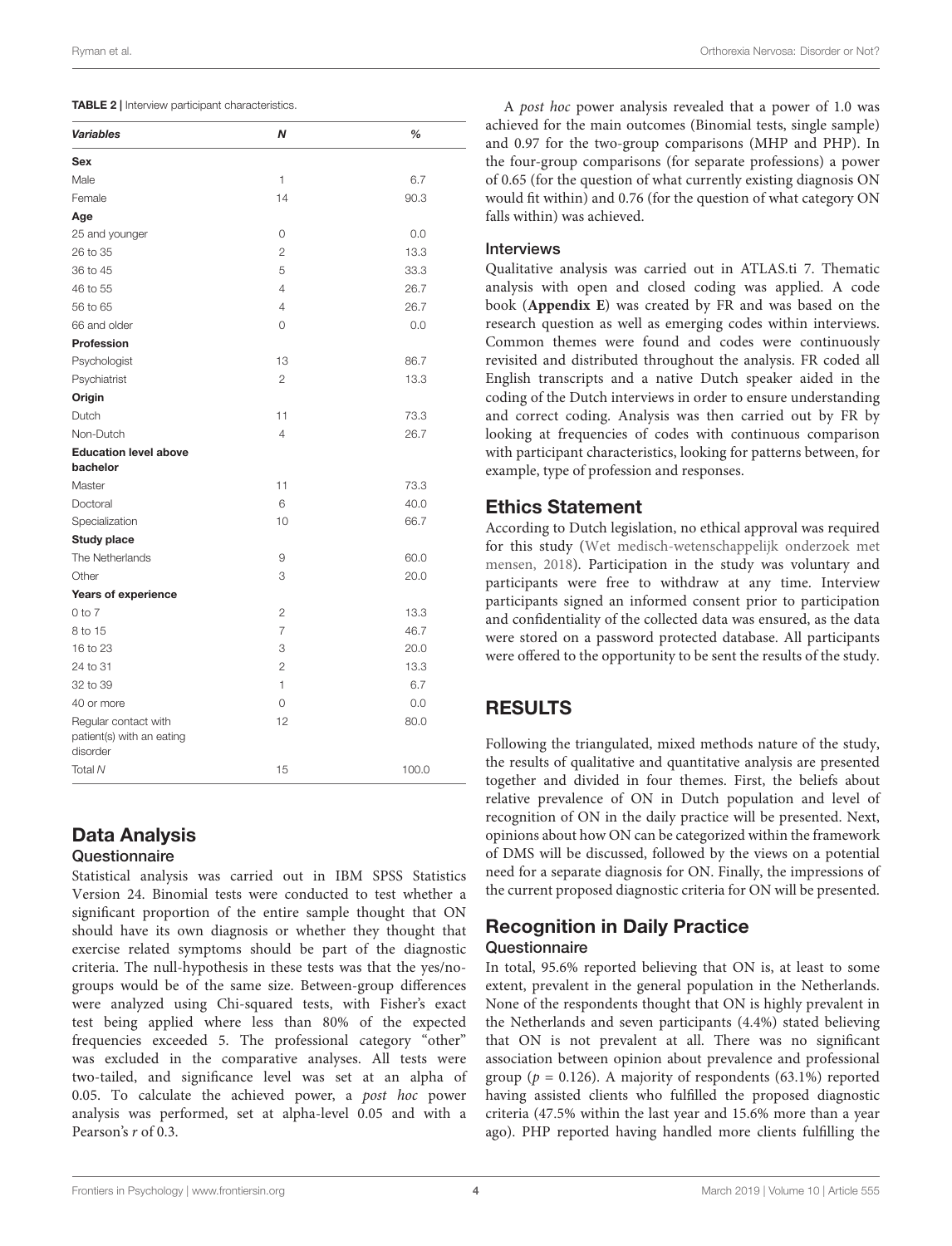criteria for ON than did MHP ( $p < 0.001$ ), however, no significant difference was found between specific professions ( $p = 0.072$ ).

#### Interviews

The results of the questionnaire were supported by the interview data. Participants generally reported believing that ON is prevalent in the general population and recognized the condition in their daily practice as well as in their personal lives. They mentioned how healthy eating and caring about what one eats is becoming more and more prominent, with individuals looking not only to nutritional value, but also to often overlooked information about the quality of the food e.g., content of e-numbers (codes for substances that are permitted to be used as food additives) etc., (**[Table 5](#page-6-0)**, quote 1), and experiencing an excessive need for control over food intake. Less common, yet mentioned by at least two participants, were obsessive compulsiveness, sportiness, and awareness (of the patient's behavior not being good for them) (**[Table 5](#page-6-0)**, quotes 2–4).

### **Categorization**

#### **Questionnaire**

Regarding categorization, the majority of questionnaire respondents reported believing that ON falls under the Eating and Feeding Disorders category in the DSM, followed by the category Obsessive-Compulsive and Related Disorders. Approximately a quarter said that they believed it could fit within Anxiety Disorders. Additional categories mentioned were Autism Spectrum Disorders and Personality Disorders (**[Table 3](#page-4-0)**). The different professional groups (mental health vs. physical health professionals) were not significantly associated with categorization ( $p = 0.985$ ), however, the separate professions were  $(p \lt 0.001)$ . Physiotherapists favored the category Obsessive-Compulsive and Related Disorders (84.8%), with only 48.5% choosing the category Eating and Feeding Disorders, while individuals with other professions favored the Eating and Feeding Disorders category (75% or more), followed by the Obsessive-Compulsive and Related Disorders category (approximately 50%).

#### Interviews

Although interview participants reported believing that ON fits within several categories of the DSM, their responses were consistent with the questionnaire participants', in that a clear majority ( $n = 11$ ) favored the category Eating and Feeding Disorders. Two other categories were mentioned as preferred categories: Obsessive-Compulsive and Related Disorders and Anxiety Disorders (**[Table 5](#page-6-0)**, quotes 5 and **6**). Though not preferred over Eating and Feeding Disorders, two participants also mentioned the category Autism Spectrum Disorders (**[Table 5](#page-6-0)**, quote 7).

#### Separate Diagnosis **Questionnaire**

As shown in **[Tables 3](#page-4-0)**, **[4](#page-5-0)** most questionnaire participants agreed that ON should have a separate diagnosis ( $p < 0.001$ ). A majority of those in opposition to this opinion thought that ON fit within the conditions ARFID and/or OCD. As depicted in

<span id="page-4-0"></span>TABLE 3 | Questionnaire frequencies.

| <b>Variables</b>                                                          | N              | $\frac{9}{6}$ |
|---------------------------------------------------------------------------|----------------|---------------|
| Estimated level of prevalence of                                          |                |               |
| ON in the general population <sup>a</sup>                                 |                |               |
| 1                                                                         | $\overline{7}$ | 4.4           |
| 2                                                                         | 84             | 52.5          |
| 3                                                                         | 63             | 39.4          |
| 4                                                                         | 6              | 3.8           |
| 5                                                                         | $\Omega$       | 0.0           |
| Separate diagnosis for ON                                                 | 124            | 77.5          |
| Diagnosis ON fits within <sup>b,c</sup>                                   |                |               |
| Anorexia Nervosa                                                          | 10             | 29.4          |
| Bulimia Nervosa                                                           | $\mathfrak{D}$ | 5.9           |
| <b>ARFID</b>                                                              | 18             | 52.9          |
| <b>OCD</b>                                                                | 18             | 52.9          |
| Generalized Anxiety Disorder                                              | $\overline{4}$ | 11.8          |
| Other                                                                     | $\overline{4}$ | 11.8          |
| DSM category ON fits within <sup>c</sup>                                  |                |               |
| Eating and Feeding Disorders                                              | 118            | 74.2          |
| Obsessive-Compulsive and Related<br><b>Disorders</b>                      | 89             | 56            |
| <b>Anxiety Disorders</b>                                                  | 38             | 23.9          |
| Other                                                                     | 8              | 5.0           |
| In favor of including exercise related<br>symptoms in diagnostic criteria | 110            | 68.8          |
| <b>Total N</b>                                                            | 160            | 100.0         |

 $a = 1$  = Not prevalent;  $5 =$  Extremely prevalent.

b Responses exclusively from participants opposed to a separate diagnosis. Percentages represent proportions of this group.

<sup>c</sup> Multiple responses were possible.

**[Table 4](#page-5-0)**, significant differences were found between the different profession groups ( $p = 0.003$ ) regarding opinions on giving ON its own diagnosis, with PHP favoring a separate diagnosis to a greater extent than MHP (84.8% compared to 67.4%). Psychiatrists were consistently opposed to a separate diagnosis.

#### Interviews

Regarding giving ON its own diagnosis, the interview participants were uncertain. Approximately half of the participants ( $n = 7$ ) clearly stated that they were in favor, however, only one was clearly opposed, thinking that it was a subcategory of AN (**[Table 5](#page-6-0)**, quote 8). One participant mentioned that ON was not likely to appear in the upcoming versions of the DSM, due to the long and complex process of incorporating new diagnoses (**[Table 5](#page-6-0)**, quote 9).

When discussing a hypothetical case, further opinions about separate diagnosis for ON were expressed. Despite only seven participants being outspokenly in favor of a separate diagnosis for ON, eleven of the fifteen participants reported that they would use the new diagnosis rather than the currently available ones for the hypothetical case, had it been an option. Only four participants would continue with the currently available ones, and two of these reported that they would do so because it is "safer" – because they feel more secure with the current ones due to them being more established (**[Table 5](#page-6-0)**, quote 10 and 11).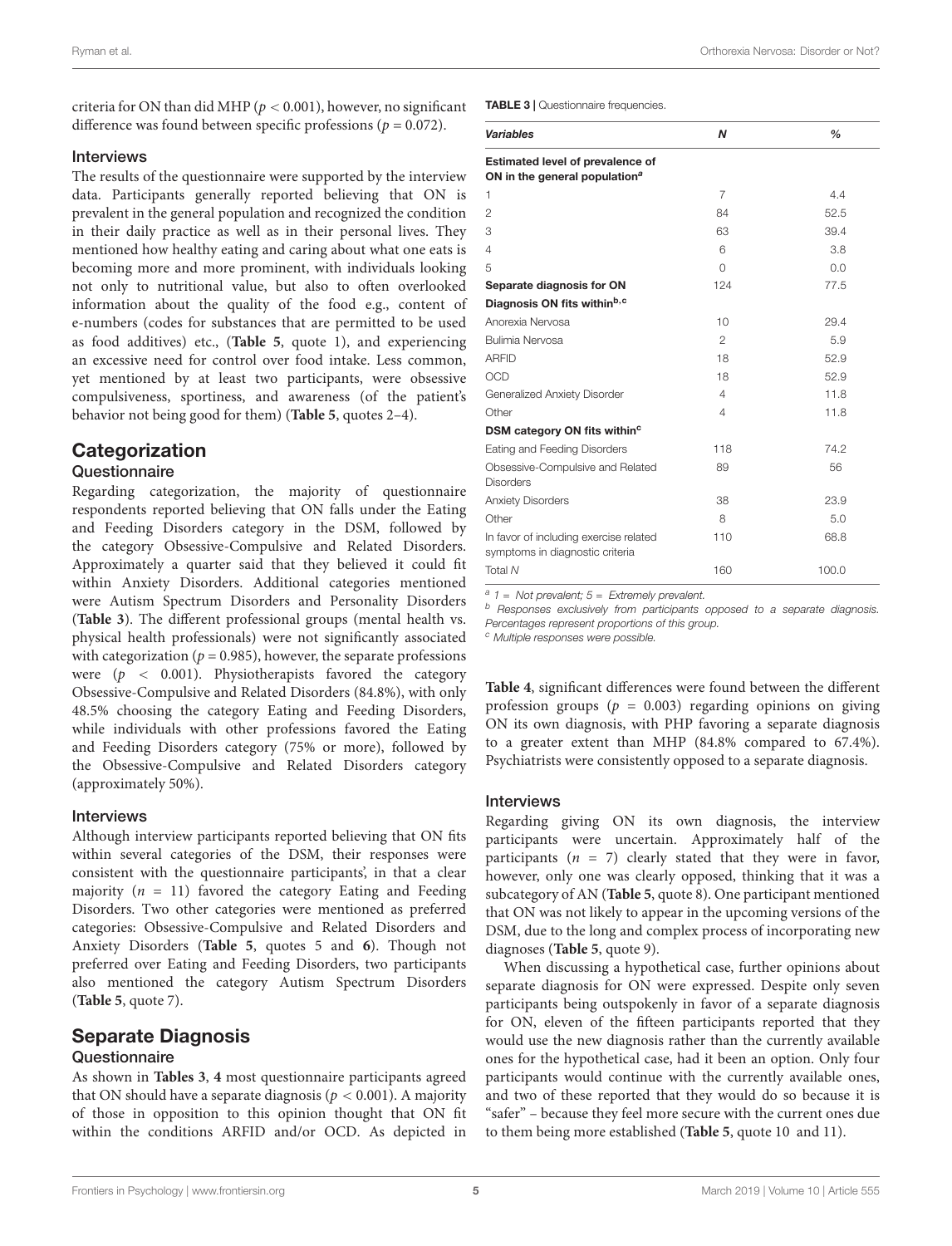#### <span id="page-5-0"></span>TABLE 4 | Statistical testing.

| <b>Variables</b>                                                            | <b>Test statistic</b> | P-value    |
|-----------------------------------------------------------------------------|-----------------------|------------|
| Separate diagnosis for ON                                                   | <b>Binomial test</b>  | $< 0.001*$ |
| Profession group x<br>Separate diagnosis for ON                             | $x2$ test             | $= 0.003*$ |
| Profession x Separate<br>diagnosis for ON                                   | Fisher's exact test   | $= 0.003*$ |
| Level of education x<br>Separate diagnosis for ON                           | Fisher's exact test   | $= 0.117$  |
| Profession group x<br>Diagnosis ON fits within                              | $x^2$ test            | $= 0.112$  |
| Profession x Diagnosis ON<br>fits within                                    | $x^2$ test            | $= 0.432$  |
| Level of education x<br>Diagnosis ON fits within                            | $x^2$ test            | $= 0.067$  |
| Profession group x<br>Category ON fits within                               | $x2$ test             | $= 0.985$  |
| Profession x Category ON<br>fits within                                     | $x2$ test             | $< 0.001*$ |
| Level of education x<br>Category ON fits within                             | $x2$ test             | $= 0.267$  |
| Exercise related symptoms<br>in diagnostic criteria                         | <b>Binomial test</b>  | $< 0.001*$ |
| Profession group x Exercise<br>related symptoms in<br>diagnostic criteria   | $x2$ test             | $= 0.971$  |
| Profession x Exercise<br>related symptoms in<br>diagnostic criteria         | Fisher's exact test   | $= 0.373$  |
| Level of education x<br>Exercise related symptoms<br>in diagnostic criteria | Fisher's exact test   | $= 0.740$  |

<sup>∗</sup>Significant at 0.05 level.

Regardless of favoring or opposing a separate diagnosis, interview participants reported several advantages and disadvantages of introduction of ON as a diagnosable disorder.

#### **Advantages of a separate diagnosis**

Two large themes in prospective advantages of ON diagnosis arose: improvements for patients, and improvements for health professionals. The participants reported that a separate diagnosis would result in more research on the condition, more programs to learn about it and specialize within it, and more facilities to treat this specific condition; thereby leading to better treatment (**[Table 5](#page-6-0)**, quote 12). It was also mentioned that treatment guidelines may then be developed. Other improvements for patients included that having a diagnosis or label might help some patients cope with their condition, and that insurance reimbursement would then be possible for patients with ON. Presently, health professionals sometimes find themselves in situations where they have to set a diagnosis that is not in complete concordance with the symptoms, in order to warrant reimbursement (**[Table 5](#page-6-0)**, quote 13).

Potential improvements for health professionals included helping them to talk about the condition with their clients and knowing which direction to look in, as well as the creation of guidelines to help practitioners to treat this patient group.

Keeping the DSM up-to-date with societal changes was also mentioned (**[Table 5](#page-6-0)**, quotes 14 and 15). Finally, four of the participants mentioned that there are "layers" to eating disorders, whereby eating disorders in reality are more nuanced than what current diagnoses suggest. With this in mind, a separate diagnosis for ON might help to display this and develop the concept of eating disorders further.

#### **Disadvantages of a separate diagnosis**

Regarding disadvantages of a separate diagnosis, no differentiation between disadvantages for patients and for health professionals was clear. The main disadvantage reported in the interviews was that there are already too many diagnoses and potential of overdiagnosing. It was also mentioned that, for the DSM-5, the idea was indeed to slim it down, and reduce the number of diagnoses (**[Table 5](#page-6-0)**, quote 16). Other disadvantages being reported were that it may create false positives, and brand people as sick when they are actually not. It was noted that it might also draw focus from the cause of the problem, and that, as opposed to people who benefit from a label for what they suffer from, some people find a diagnosis to do more harm than good (**[Table 5](#page-6-0)**, quotes 17 and 18).

### Diagnostic C **Questionnaire**

Among different aspects of the diagnostic criteria, exercise related symptoms were specifically covered in the questionnaire. A majority of the participants reported thinking that these exercise related symptoms should be part of the diagnostic criteria for ON ( $p < 0.001$ ). Associations between respondent characteristics and their opinion on whether exercise related symptoms should be part of the diagnostic criteria were also examined, but no significant associations were found.

#### Interviews

Although some parts of the diagnostic criteria were considered suitable by the interview participants, most agreed that the criteria needed to be refined. The main refinement mentioned was to make the criteria clearer and more specific. A concrete suggestion to improve this was to have more examples (**[Table 5](#page-6-0)**, quote 19). It was also mentioned that the medical complications ought to be more specific (**[Table 5](#page-6-0)**, quote 20). No specific comments were made on exercise related symptoms to be included in the diagnostic criteria.

### **DISCUSSION**

Although some previous researchers have deliberated on a potential link between ON and other disorders, no empirical studies have been conducted to investigate the opinions of clinically active health professionals on the matter, making our study the first of its kind. This is an important step to take in the early stages of research on the condition, and it was an attempt by the co-authors to acquire some clarity and direction on the topic. It was clear that participants in this study recognized ON, reported that they believed it to be prevalent in the Netherlands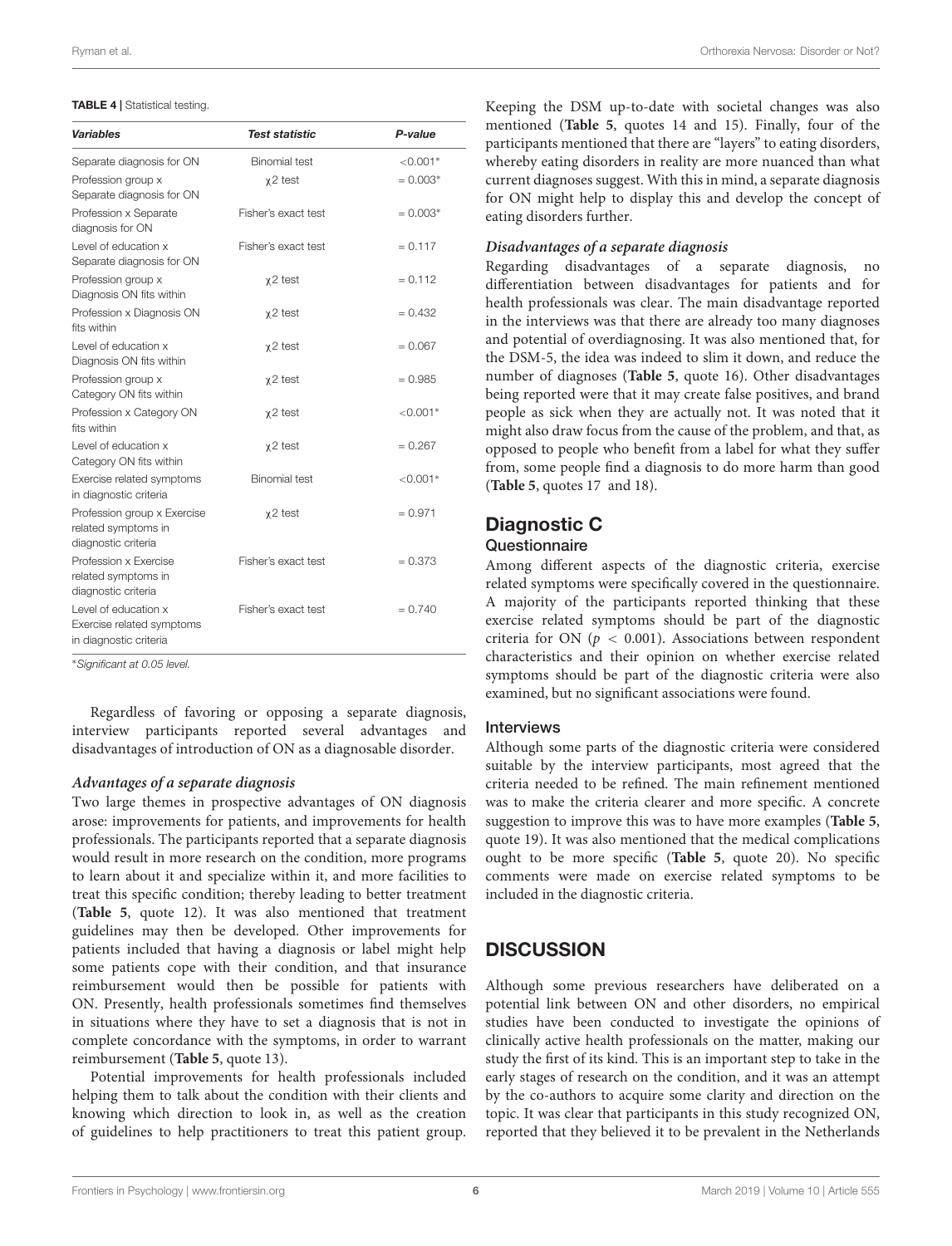#### <span id="page-6-0"></span>TABLE 5 | Participant quotes.

| Reference      | Quote                                                                                                                                                                                                                                                                                                                                                                                                              | Reference | Quote                                                                                                                                                                                                                                                                                                                                                        |
|----------------|--------------------------------------------------------------------------------------------------------------------------------------------------------------------------------------------------------------------------------------------------------------------------------------------------------------------------------------------------------------------------------------------------------------------|-----------|--------------------------------------------------------------------------------------------------------------------------------------------------------------------------------------------------------------------------------------------------------------------------------------------------------------------------------------------------------------|
| 1              | Expatriate psychologist: [] considering the flow in the work<br>now, it is becoming a more prominent issue I believe,<br>because I realize in my personal life and I am encountering<br>with other people deeply, there is an issue like this []<br>toxicity in eating or eating organic food or like purification of<br>the body becoming a really kind of health-related content<br>for all the talks around me. | 11        | Expatriate psychologist: I would go for eating disorders not<br>otherwise specified. Because, for now, for what I know<br>already, and because this is so brand new. It feels like,<br>more, the safe side. Because then, if it's an eating disorder,<br>which seems to be somehow an eating situation here  At<br>least you're under the relevant category. |
| 2              | Expatriate psychologist: Young, highly educated woman I<br>have with my experience in mind.                                                                                                                                                                                                                                                                                                                        | 12        | Expatriate psychologist: [] the more training programs we<br>have [] if we have a diagnosis for it we can have a facility<br>for it and we can have specialists for it.                                                                                                                                                                                      |
| 3              | Dutch psychologist: Perfectionist, rigid, in need for control.                                                                                                                                                                                                                                                                                                                                                     | 13        | Dutch psychologist: [] she (the patient) had to be<br>hospitalized, which had to be done through her health<br>insurance and otherwise her treatment would not have<br>been reimbursed. []She does suffer from what we call<br>Orthorexia, but that is not included (in the DSM) [] so in<br>terms of that her diagnosis will be adapted.                    |
| 4              | Expatriate psychologist: So they're pretty aware, actually, of<br>different things. And can also know, that it's imbalanced,<br>what they're doing, but they're just not able to stop it.                                                                                                                                                                                                                          | 14        | Expatriate psychologist: And it's an advantage for us as<br>[] psychologists, that work with treating it. To be able to<br>communicate and convey it in a different way, more clear.                                                                                                                                                                         |
| 5              | Expatriate psychologist: Now because the control is really<br>really important [] obsessive-compulsive disorder.                                                                                                                                                                                                                                                                                                   | 15        | Expatriate psychologist: [] our current diagnostic<br>statistical manual is updated all the time with what happens<br>around. And [] it would give, like, the scientific community<br>an idea that, okay, we are, we are not an outdated system<br>here, but we really, we really listen to what happens                                                     |
| 6              | Dutch psychologist: I would now be inclined to classify it<br>under Anxiety Disorders, possibly under OCD and related<br>disorders.                                                                                                                                                                                                                                                                                | 16        | around, and we try to incorporate that, in the way we work.<br>Dutch psychologist: Yes a disadvantage could be, but to<br>be honest I don't really think so, that a vast amount of<br>diagnoses arise. You could also say that [] this is covered<br>by restricting type of eating disorder. [] Then you don't<br>get a jumble of diagnoses.                 |
| $\overline{7}$ | Dutch psychologist: It could also fit with someone with<br>autism who has a rigid idea about what's healthy food and<br>can't think flexible anymore.                                                                                                                                                                                                                                                              | 17        | Dutch psychologist: If you call everyone who stops eating<br>gluten orthorexic, then we have a problem.                                                                                                                                                                                                                                                      |
| 8              | Dutch psychiatrist: [] anorexia nervosa in the DSM also<br>includes severity categories, and a mild form of Anorexia<br>Nervosa really resembles this.                                                                                                                                                                                                                                                             | 18        | Expatriate psychologist: So if this social influence we get on<br>eating healthily and all that, comes from a social influence<br>perspective. By highlighting, not that, but highlighting the<br>people who have the disorder, it's more distracting<br>everyone from what is the actual root of the problem.                                               |
| 9              | Dutch psychologist: See when you look at the process of<br>determining a new classification [] that is a very lengthy<br>process, and the outcomes of that process have to meet<br>certain criteria.                                                                                                                                                                                                               | 19        | Expatriate psychologist: Normally dsm is very specific. []<br>Compulsive behavior is very good, and maybe more<br>examples would be needed here. Normally dsm gives<br>examples on those.                                                                                                                                                                    |
| 10             | Expatriate psychologist: No, I would use this one (ON<br>diagnosis) for sure, because this can help, also, the patient<br>to see more clear, in which way this is impairing their<br>everyday life. Quality of well-being actually.                                                                                                                                                                                | 20        | Dutch psychologist: I find the medical complications<br>somewhat general. [] It is described in anorexia []. And<br>things like loss of hair, and yeah, disturbed menstruation,<br>stomach and bowel issues, that kind of stuff. So it could be<br>a bit more extensive.                                                                                     |

and reported having met clients who fulfilled the proposed diagnostic criteria. Furthermore, the majority of participants agreed that the condition should have its own diagnosis, placed in the DSM category Eating and Feeding Disorders.

Questionnaire results revealed that PHP were more in favor of a separate diagnosis than were MHP. A possible explanation for this may be the different clientele and focus of the profession groups, as PHP work more with the body and MHP more with the mind. Existing literature suggests that individuals working with the body professionally may be predisposed to ON, as prevalence among dietitians has been estimated to 41.9%

(Asil and Sürücüoğlu, [2015\)](#page-8-16), possibly making them more alert to these kinds of symptoms and their presentation in their patients. The results of the current study also show that PHP had met clients who fulfilled the proposed criteria for ON to a greater extent than MHP. From an external view, it can look like someone with ON is healthy, and the person may not admit (to themselves or their environment) that they have a problem. Therefore, an individual with ON may not seek care so easily. They might, however, seek support in "healthy" habits for eating and exercising, thus bringing them into contact with dietitians or physiotherapists earlier and more frequently than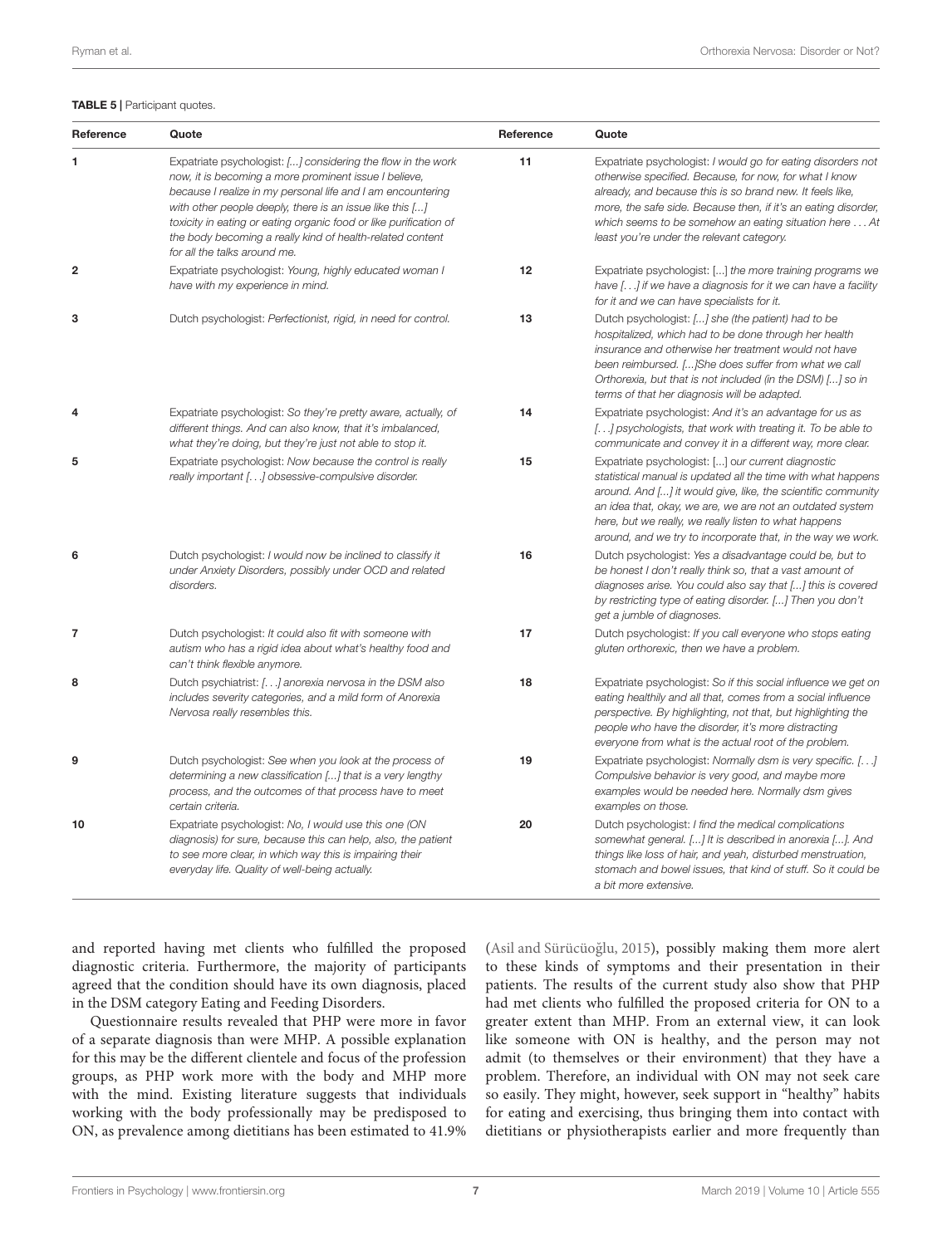psychologists or psychiatrists. This displays the importance of including a wide range of health professionals in a study like this, and may have led to a more pressing sense of urgency regarding a diagnosis for the condition among PHP. It is, however, important to remember that PHP usually do not have specific training in mental health diagnoses.

An important question in this discussion is to what extent a diagnosis will be beneficial for the patient. On the one hand, patients will benefit from the recognition of ON as a distinct disorder, as it may lead to improved quality of treatment as well as potentially improving access to treatment should insurance companies decide to view it as a condition for which reimbursement can be provided. On the other hand, there is always a risk of stigmatization of individuals with a distinct condition, calling for caution in regard to the decision. Regardless of the potential advantages or disadvantages of a diagnosis, one may argue that a condition that is pathological and differs from currently available diagnoses should be represented in the DSM. The diagnoses of the DSM should be representative of reality; thus, if it is occurring in real life as a condition, it should have a place in the DSM.

Regardless of decisions regarding diagnosis, the level of impairment caused by the condition needs to be central in the treatment of the condition. With this in mind, it is essential to talk to patients and to know what they experience. Patient experiences are central in formulating good and valid diagnostic criteria, however the diagnostic criteria are needed to identify study participants. This discrepancy may pose a problem with identification of study participants.

Besides determining whether ON should have its own diagnosis at all, there is also the question of where this potential new diagnosis should be documented. In this study we focused on the DSM, however, many respondents expressed mixed opinions regarding this manual and mentioned several shortcomings. As diagnoses are fluid and constantly changing, the DSM is regularly updated. Although it is positive that the manual attempts to stay up to date with current situations, the processes regarding the development of the DSM and whether the updates fulfill their purposes have previously been criticized [\(Caplan,](#page-8-17) [1991;](#page-8-17) [Möller et al.,](#page-8-18) [2015\)](#page-8-18).

The importance of conducting a study like this one lies largely in that it raises awareness in the research community as well as among clinicians. It gives insight into the current state of knowledge and beliefs among practicing health professionals, while also letting them know that their experiences and opinions are valued. The mixed-methods design allowed for identification of a broad range of opinions of some health professionals in the Netherlands on whether, and how, ON should be classified, as well as their reasoning behind the opinions.

A large limitation to this study is the representativeness of the sample and thus generalizability of the results. A total N of 1165 clinicians were directly contacted and invited to participate in the study, however, only 13.7% of these decided to do so. With such a small proportion participating, the representativeness of the sample may be jeopardized, as it may differ systematically from the Dutch clinicians in these professions. It is also quite possible that only individuals with

a specific interest in this topic participated, which may have influenced the results of this study further. Additionally, as the inclusion criteria were broad, the participants' pool was a rather diverse yet small group. Although this means that the sample is not representative of all different kinds of health professionals in the Netherlands, and less so globally, it does protect against "tunnel vision" in these early stages of exploring the condition. As it is not yet known how ON should be categorized, and we do not even know whether it indeed is an eating disorder, only including participants with extensive experience with eating disorders may lead to biased results. For generalizability and to assure representativeness, this study would need to be replicated. After having conducted this study it is clear that this design is feasible, therefore, the study also serves as a feasibility study.

Additional limitations to this study were the use of external assistance with coding of the interviews as well as the validity of the questionnaire. Due to language barriers, external assistance was necessary to code the interviews, possibly resulting in nuances being lost in the analysis. To minimize this, a close and regular contact was held between FR and the coding assistant during this process, ensuring that no questions were left unanswered. Regarding the validity of the questionnaire, no specific tests were conducted for this. Predesigned testing of construct validity could have enhanced the quality on this matter.

Mental disorders, such as AN and OCD, have been proven to result in tremendous suffering for the individual, as well as an increased risk of suicide. ON seems to have many similarities with these disorders, while also possibly reaching prevalence numbers several times higher than those of AN [\(American Psychiatric Association,](#page-8-0) [2013;](#page-8-0) [Dunn and Bratman,](#page-8-7) [2016\)](#page-8-7). This makes further research imperative. The findings of this study suggest that some health professionals in the Netherlands may believe that ON should have a separate diagnosis and report that they recognize it as prevalent in their work as well as their everyday lives. However, in order to permit further generalization this study needs to be replicated in different settings and with larger samples. Investigations of how individuals with these symptoms experience it, what impairment it causes and further refinement of the criteria are also crucial. This must then be followed by more robust and valid studies on prevalence.

# **CONCLUSION**

In conclusion, a heterogeneous sample of health professionals in the Netherlands seem to be of the opinion that ON should have its own diagnosis and that it should be placed in the DSM category Eating and Feeding Disorders. The results of this study suggest that, despite some possible disadvantages, giving ON its own diagnosis might be helpful to both patients and health professionals by improving treatment and facilitating the therapy process. However, as the sample cannot be considered to be representative, more research is needed to allow for further generalization.